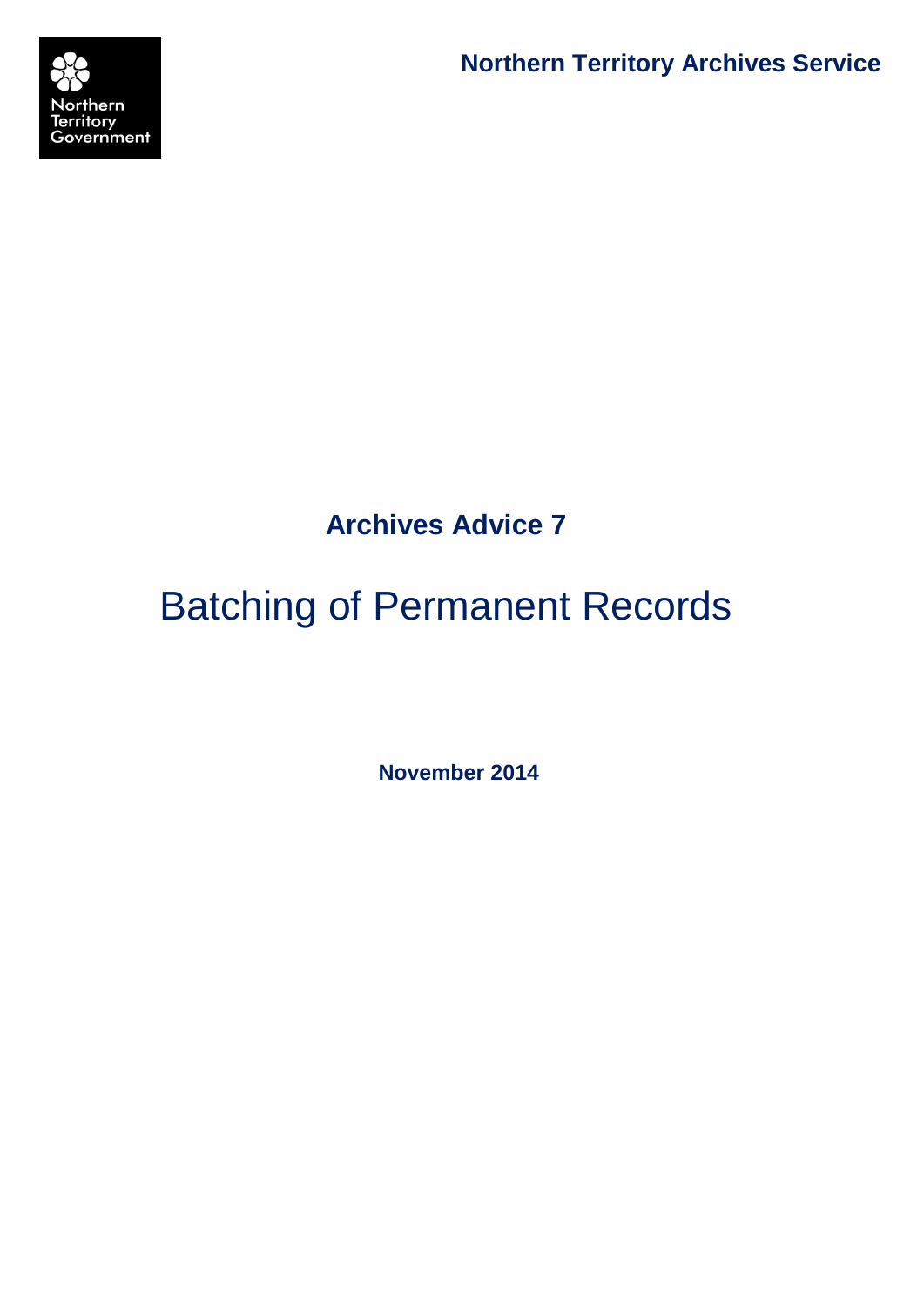For information and advice, please contact

NT Archives Service GPO Box 874 Darwin NT 0801

Telephone: (08) 8924 7677 Facsimile: (08) 8924 7660 Website: www.artsandmuseums.nt.gov.au/ntas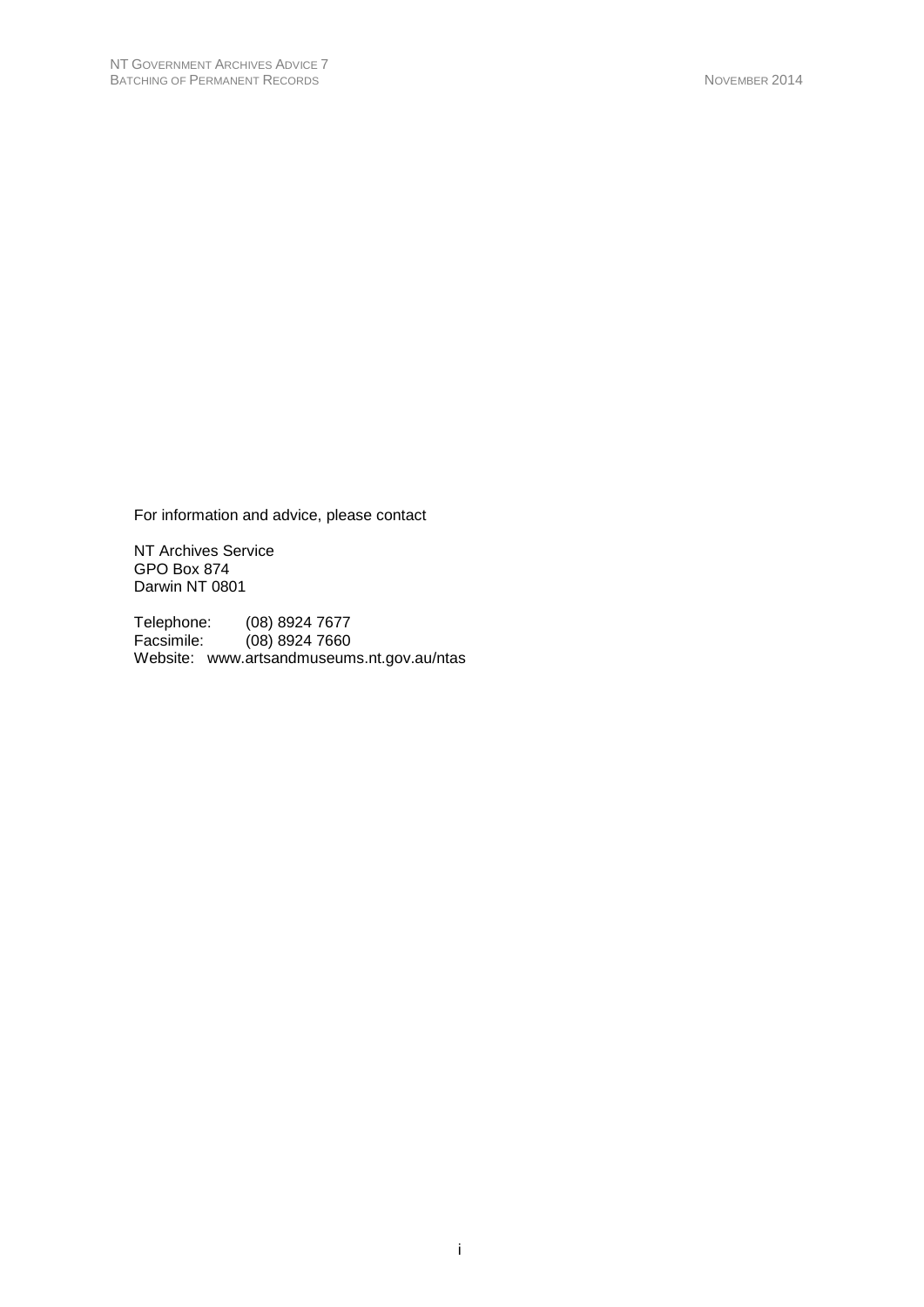# **TABLE OF CONTENTS**

| Definitions                                                                                                                                 | 1                                                                                                     |
|---------------------------------------------------------------------------------------------------------------------------------------------|-------------------------------------------------------------------------------------------------------|
| <b>About This Advice</b>                                                                                                                    | 2                                                                                                     |
| Purpose<br>Scope<br><b>Regulatory Framework</b><br><b>Related Documents</b><br>Responsibility<br>Authority<br>Acknowledgments<br>References | 2<br>$\overline{2}$<br>$\overline{2}$<br>2<br>$\overline{2}$<br>$\overline{2}$<br>$\overline{2}$<br>3 |
| <b>Policy Statement</b>                                                                                                                     | 4                                                                                                     |
| <b>Explanation</b>                                                                                                                          | 4                                                                                                     |
| Digitisation<br><b>Transfer of Permanent Value Source</b>                                                                                   | 4                                                                                                     |
| <b>Records to NTAS</b>                                                                                                                      | 4                                                                                                     |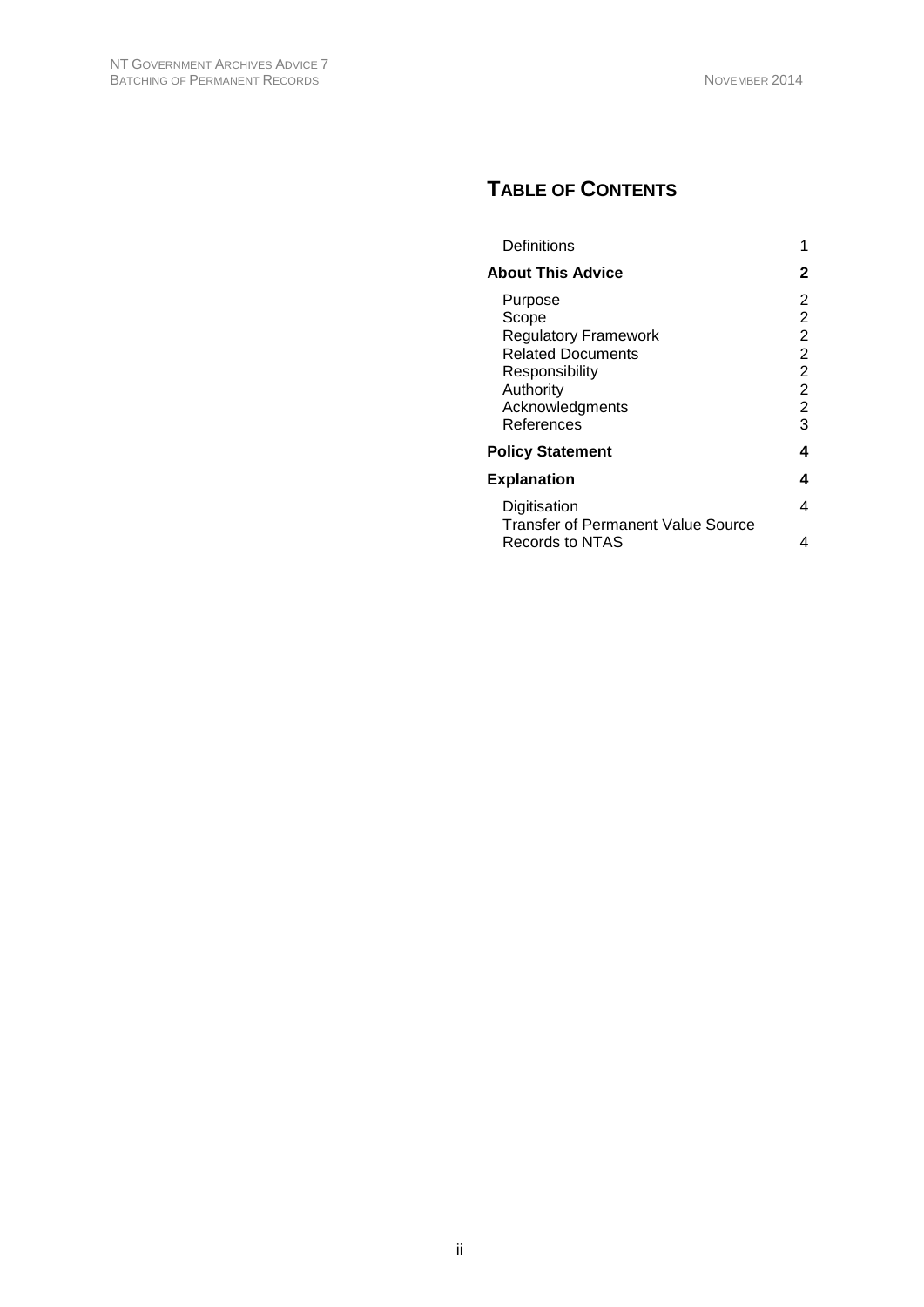# **DEFINITIONS**

| <b>Appraisal</b>                  | The process of evaluating business activities to determine which records<br>need to be captured and how long the records need to be kept to meet<br>business needs, to maintain organisational accountability and<br>community expectations.                                                                    |
|-----------------------------------|-----------------------------------------------------------------------------------------------------------------------------------------------------------------------------------------------------------------------------------------------------------------------------------------------------------------|
| <b>Archive</b>                    | A record of permanent value that forms part of the Territory Archives.                                                                                                                                                                                                                                          |
| <b>Batching (or day batching)</b> | The process of storing records together based on the date the record<br>was received into the agency's custody or the date that the record was<br>scanned into the agency's records management system.                                                                                                          |
| <b>Born digital records</b>       | Records that have originated from a digital source."                                                                                                                                                                                                                                                            |
| <b>Digitisation</b>               | The process of creating digital files by scanning or otherwise converting<br>analogue materials."                                                                                                                                                                                                               |
| <b>Disposal</b>                   | A range of processes associated with implementing authorised decisions<br>about records retention, destruction, rearrangement, migration or<br>transfer of custody or ownership.                                                                                                                                |
| <b>Disposal schedule</b>          | A formal policy, authorised jointly by the Chief Executive of an NT<br>Government public sector organisation, the NT Records Service, and the<br>NT Archives Service, that defines the temporary or permanent status,<br>retention period and consequent disposal actions authorised for classes<br>of records. |
| <b>Hybrid system</b>              | A recordkeeping system containing records in a combination of paper,<br>electronic or other formats <sup>iv.</sup>                                                                                                                                                                                              |
| <b>Permanent records</b>          | Records of permanent value which are in the custody of a public sector<br>organisation. When permanent records are transferred into the custody<br>of the NT Archives Service, they are considered an archive and form<br>part of the Territory Archives (see Archive and Territory Archives).                  |
| <b>Public sector organisation</b> | An agency as defined in s.5 of the <i>Information Act.</i>                                                                                                                                                                                                                                                      |
| Record                            | Recorded information in any form (including data in a computer system)<br>that is required to be kept by a public sector organisation as evidence of<br>the activities or operations of the organisation, and includes part of a<br>record and a copy of a record.                                              |
| Source records                    | The original from which a digital copy is made.                                                                                                                                                                                                                                                                 |
| <b>Territory Archives</b>         | Records held on behalf of the Territory by the archives service.                                                                                                                                                                                                                                                |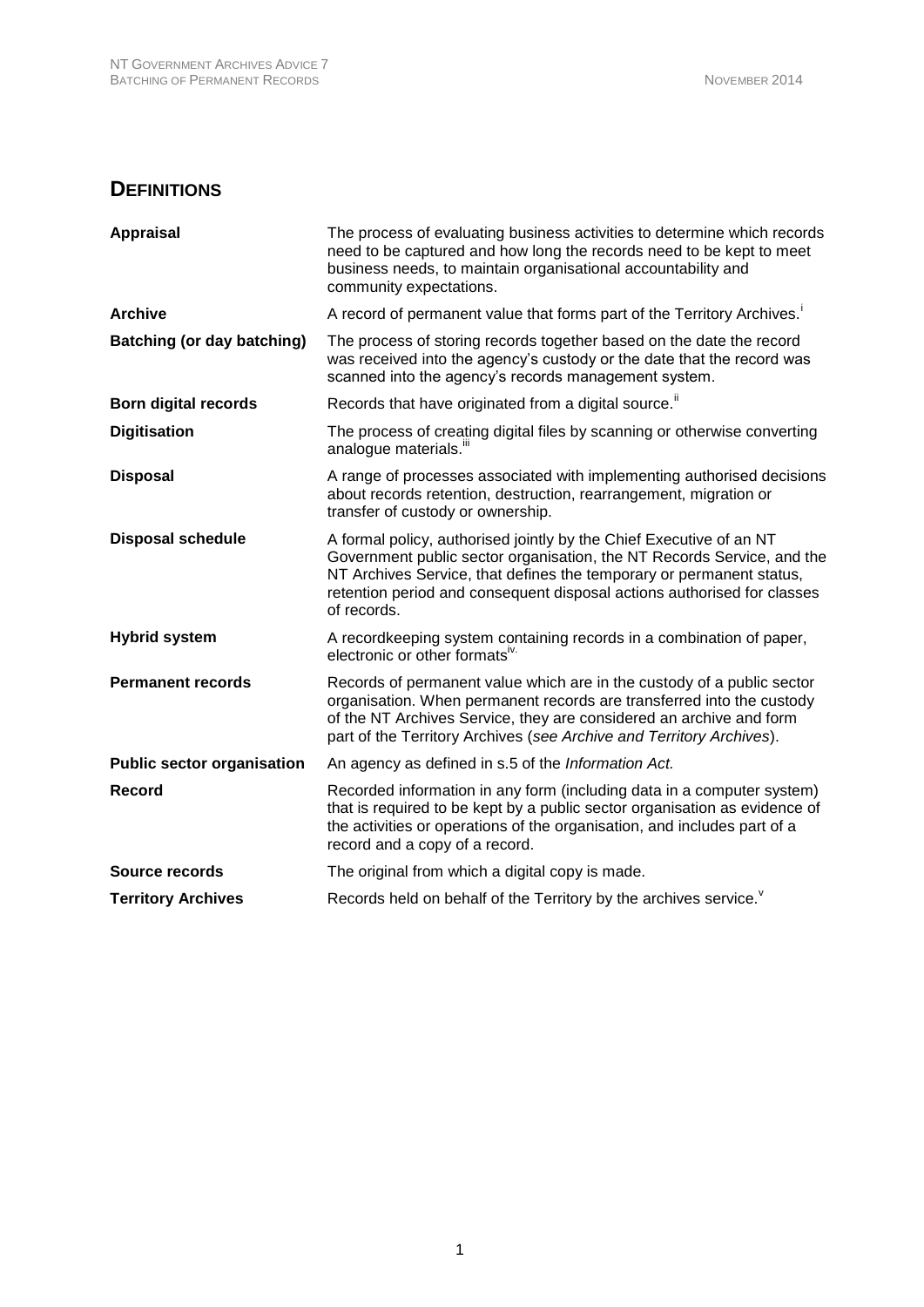## **ABOUT THIS ADVICE**

#### **Purpose**

The purpose of this document is to provide advice and direction to public sector organisations on the storage and transfer of permanent hard copy records that have been digitised.

This advice is not intended for born digital permanent records.

#### **Scope**

Application of this advice is mandatory for all Northern Territory Government public sector organisations, including NT Government departments or agencies, NT Government statutory bodies, NT Government business divisions, NT Government owned corporations and NT local government authorities.

#### **Regulatory Framework**

This standard complies with the provisions of the *Information Act 2002*.

#### **Related Documents**

This advice is to be read in conjunction with:

- the complete set of NT Government Archives Management Standards and Advices
- NT Government Records Management **Standards**
- policies and procedures of individual organisations.

#### **Responsibility**

The Northern Territory Archives Service is responsible for providing advice to enable compliance with archives standards<sup>vi</sup>.

Implementation of this advice is the responsibility of the Chief Executive Officer of each NT Government public sector organisation.

#### **Authority**

This advice is issued in accordance with the Information Act which defines the functions of the archives service to "collect, transfer and preserve archives and permanent records"."Vil

#### **Acknowledgments**

The NT Archives Service acknowledges that the work of the following international, national and state archives and records authorities has had a significant influence on the development of this advice:

Archives New Zealand Archives Office of Tasmania National Archives of Australia Public Record Office of Victoria Queensland State Archives State Records of New South Wales State Records of South Australia State Records Commission of Western Australia.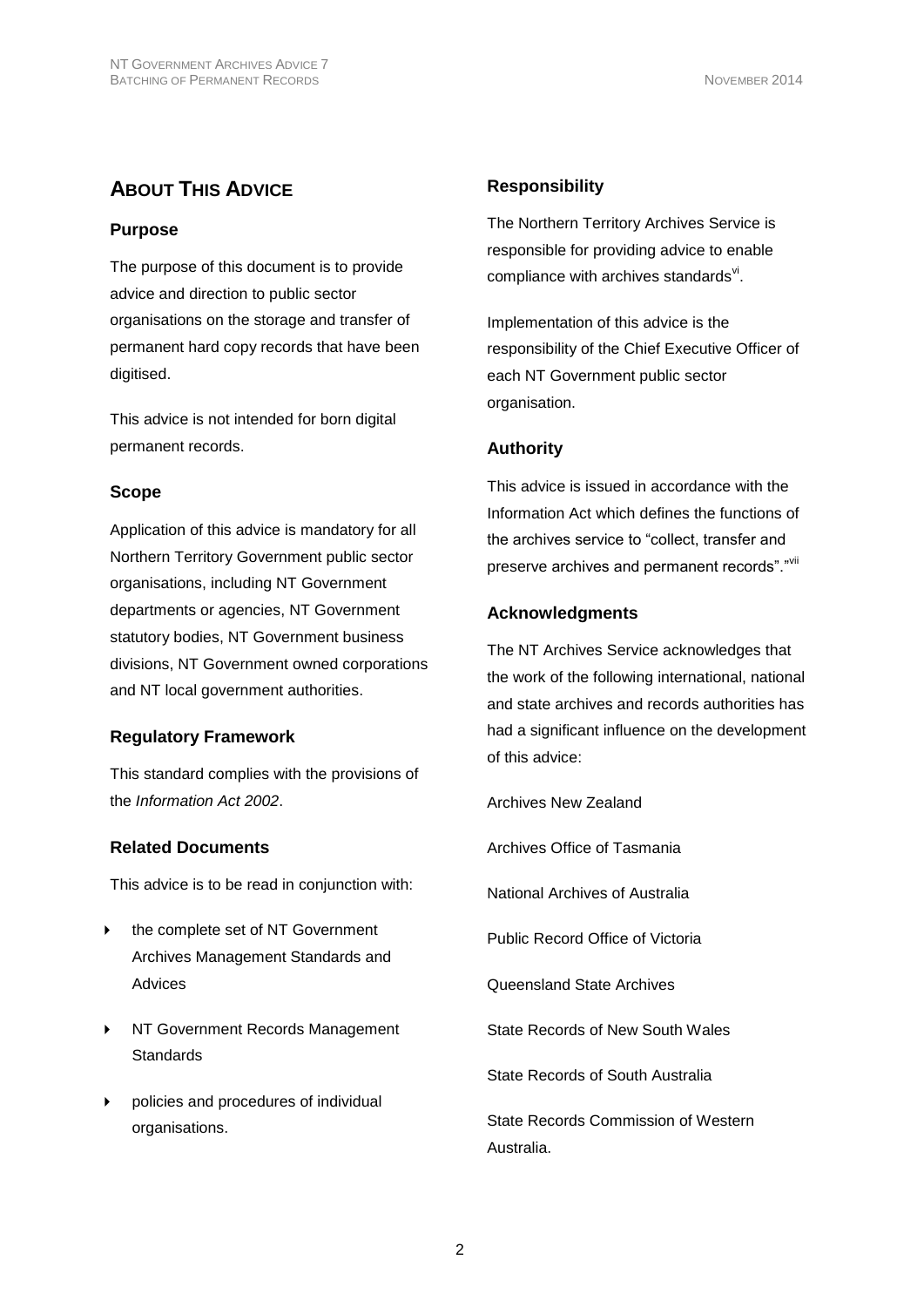#### **References**

National Archives of Australia, *Glossary*, [http://www.naa.gov.au/records](http://www.naa.gov.au/records-management/publications/glossary)[management/publications/glossary,](http://www.naa.gov.au/records-management/publications/glossary) viewed 10/10/2014

State Records of South Australia, Day Batching of Official Records RK030

Queensland State Archives, Public Records Brief, Day Batching of Records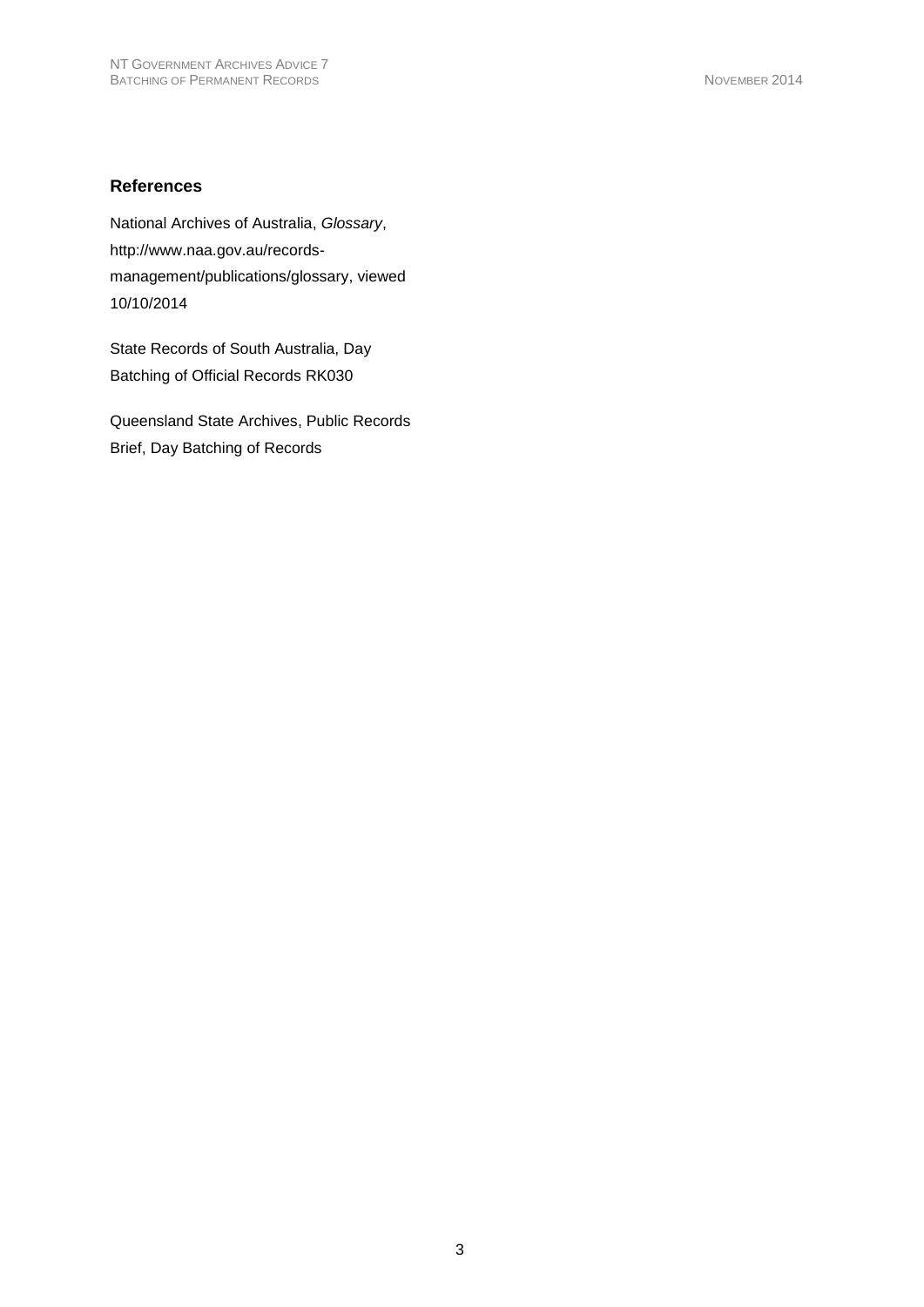### **POLICY STATEMENT**

The NT Archives Service (NTAS) manages the transfer and preservation of permanent value or archival records to ensure that they are accessible to the responsible agency and eventually the public.

The appraisal of records to determine their value as permanent or temporary is undertaken through the development and implementation of authorised records retention and disposal schedules<sup>viii</sup>, and by the NTAS for records created prior to 1 July 1978.<sup>ix</sup>

Permanent value records must be managed with care by public sector organisations to ensure their preservation and accessibility for use by the responsible agency and eventual public access.<sup>x</sup>

In order to ensure the integrity of permanent records for long term access, public sector organisations must manage their permanent records to ensure the context of the record is captured and maintained.

Documents stored in batches or day batches are not considered managed records which preserve the context and business relationships of the records.

The process of batching documents following digitisation allows for short term storage during quality assurance prior to the destruction of temporary records in accordance with the [General Disposal Schedule for Temporary](http://www.artsandmuseums.nt.gov.au/__data/assets/pdf_file/0011/14411/temporary_records_digitised.pdf)  [Records that have been Digitised \(Disposal](http://www.artsandmuseums.nt.gov.au/__data/assets/pdf_file/0011/14411/temporary_records_digitised.pdf)  [Schedule 2009/13\)](http://www.artsandmuseums.nt.gov.au/__data/assets/pdf_file/0011/14411/temporary_records_digitised.pdf)

Permanent value records which have been digitised (the source records) cannot be destroyed but must be captured into a structured file and classified using a classification scheme that facilitates disposal, security and access, and efficient searching and retrieval.<sup>xi</sup> NTAS will not accept the transfer of permanent value source records that are in the batching or day batching format.

#### **EXPLANATION**

#### **Digitisation**

When digitising permanent records the source record or original record cannot be destroyed and must be retained for transfer to the NTAS once the records reach the age determined in the relevant authorised records retention and disposal schedule<sup>xii.</sup> While the purpose of digitising source records is for the electronic record to become the main action record, in the case of permanent original records, the source record is to be retained and managed in the form that it was created. The digital record is only a copy.

#### **Transfer of Permanent Value Source Records to NTAS**

The process of transferring records from a public sector organisation to the NTAS involves the physical preparation of the records and the development of documentation to ensure control and description of the records for access. Eventual public access to permanent records requires records to be managed and described so that the business and context of the record is captured.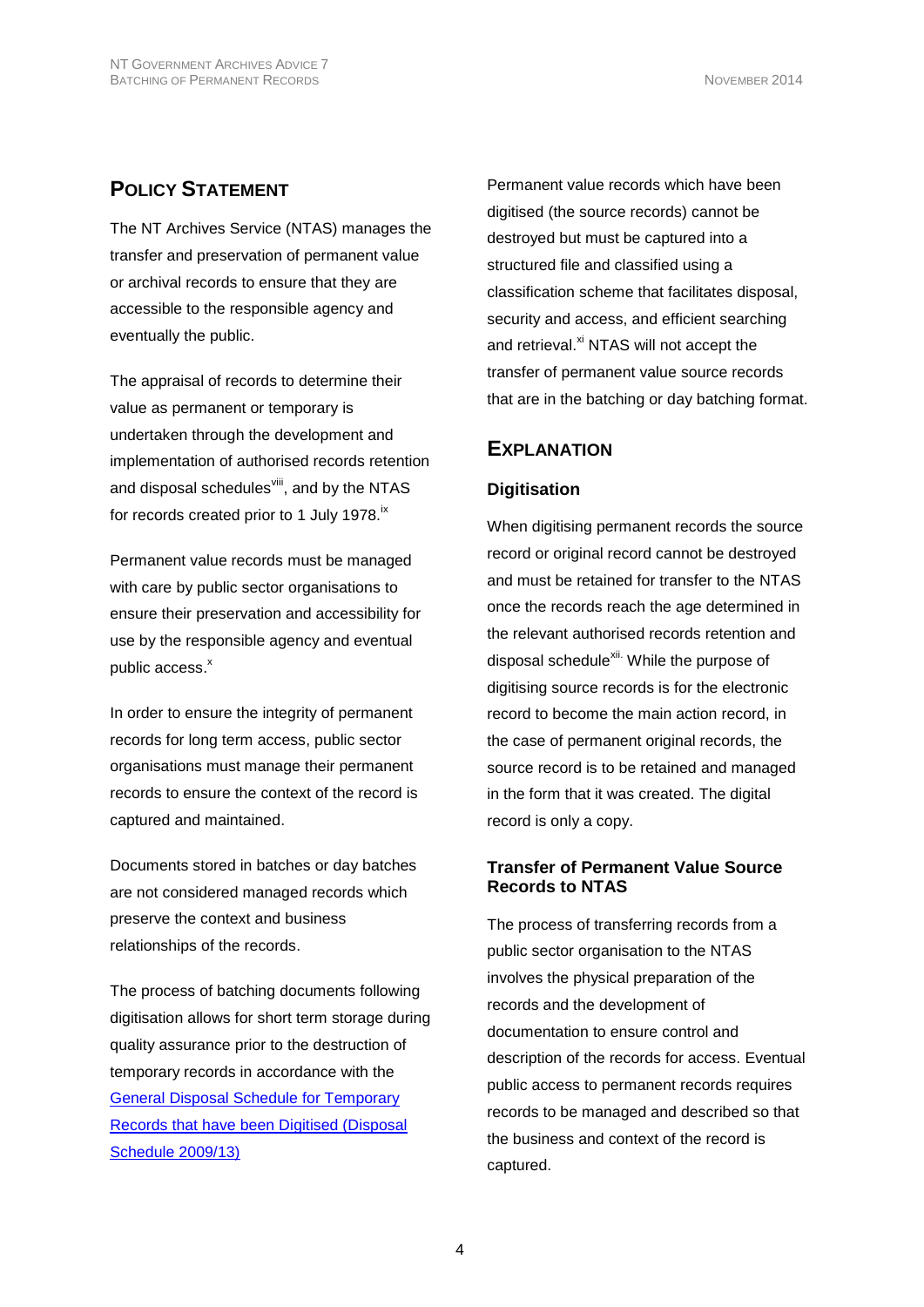Batching of temporary source records enables the management of documents awaiting destruction following digitisation. However it is neither an effective or efficient long term management practice for permanent source records as the process does not link associated documents or manage the context and business transaction of the records.

The risks associated with batching permanent records include increased costs and difficulties in locating and retrieving original source records held in batches, for example during document discovery, Freedom of Information (FOI) requests or for cases where forensic information is required from the original.

The NTAS will not accept permanent value source records that are in the batching or day batching format. Permanent value source records must be captured into a structured file and classified using a classification scheme that facilitates disposal, security and access, and efficient searching and retrieval.<sup>xiii</sup>

This approach is based on a hybrid records management system where originals are captured on a paper file which reflects the classification, file number and eventual retention period of the associated electronic file. If the record is required, it can be easily retrieved through the file number. In addition, related items will be stored together on one file, and retrieved together, rather than stored in separate boxes. This approach does require the creation of paper files, the classification of documents at the point of scanning, or immediately after, and retrieval of paper files to attach subsequent correspondence. xiv

These files may be transferred to the NTAS, in accordance with the relevant authorised retention and disposal authority, and will eventually be made available to the public in accordance with the access provisions of the Information Act. xv